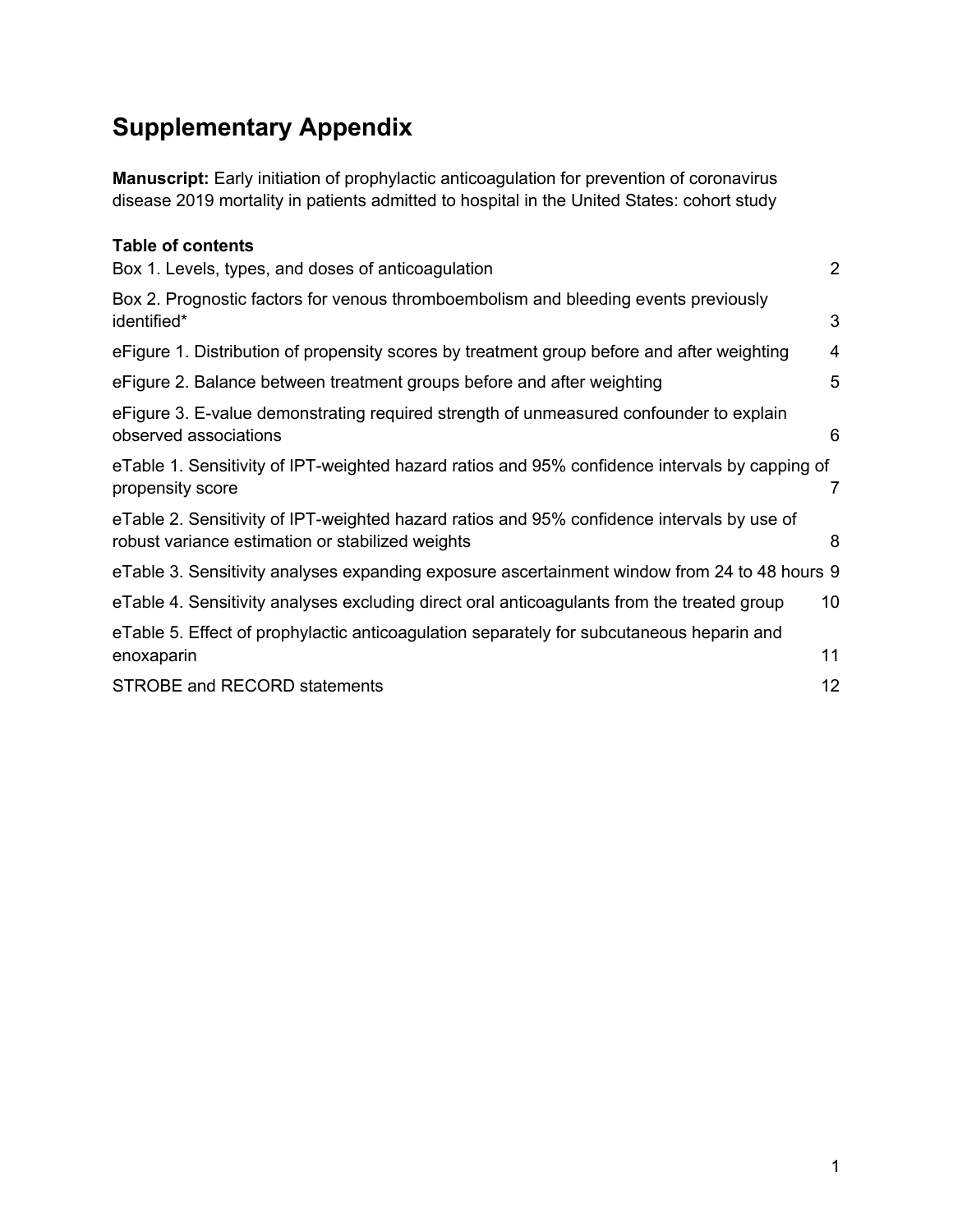| Level              | <b>Type</b> | <b>Drug</b>  | Route     | <b>Dose</b>                                      |
|--------------------|-------------|--------------|-----------|--------------------------------------------------|
| Prophylactic       | Heparin     | Heparin      | <b>SC</b> | 5000 units b.i.d. or t.i.d.                      |
|                    | <b>LMWH</b> | Enoxaparin   | <b>SC</b> | 40 mg q.d. or 30 mg b.i.d.                       |
|                    | LMWH        | Fondaparinux | <b>SC</b> | $2.5$ mg q.d.                                    |
|                    | LMWH        | Dalteparin   | <b>SC</b> | 2500-5000 IU g.d.                                |
|                    | <b>DOAC</b> | Apixaban     | Oral      | 2.5 mg b.i.d.                                    |
|                    | <b>DOAC</b> | Rivaroxaban  | Oral      | 10 mg q.d. or 2.5 mg b.i.d. for arterial disease |
|                    | <b>DOAC</b> | Dabigatran   | Oral      | 220 mg q.d.                                      |
|                    |             |              |           |                                                  |
| <b>Therapeutic</b> | Warfarin    | Warfarin     | Oral      | Variable use INR                                 |
|                    | Heparin     | Heparin      | IV        | Variable use PTT                                 |
|                    | LMWH        | Enoxaparin   | <b>SC</b> | $>40$ mg q.d.                                    |
|                    | LMWH        | Fondaparinux | SC.       | 5, 7.5, 10 mg q.d.                               |
|                    | <b>LMWH</b> | Dalteparin   | <b>SC</b> | ≥5500 IU b.i.d.                                  |
|                    | <b>DOAC</b> | Apixaban     | Oral      | $5$ mg b.i.d.                                    |
|                    | <b>DOAC</b> | Rivaroxaban  | Oral      | $\geq$ 15 mg q.d.                                |
|                    | <b>DOAC</b> | Dabigatran   | Oral      | 150 mg b.i.d. or 75 mg b.i.d.*                   |
|                    | <b>DOAC</b> | Edoxaban     | Oral      | 60 mg q.d. or 30 mg q.d.*                        |

**Box 1. Levels, types, and doses of anticoagulation**

Abbreviations: q.d., once daily; b.i.d., twice daily; t.i.d., thrice daily; SC, subcutaneous; LMWH, lowmolecular-weight heparin; DOAC, direct oral anticoagulant; INR, international normalized ratio; PTT, partial thromboplastin time; IU, international unit

\*Assumed listed lower doses for dabigatran and edoxaban were for renal dosing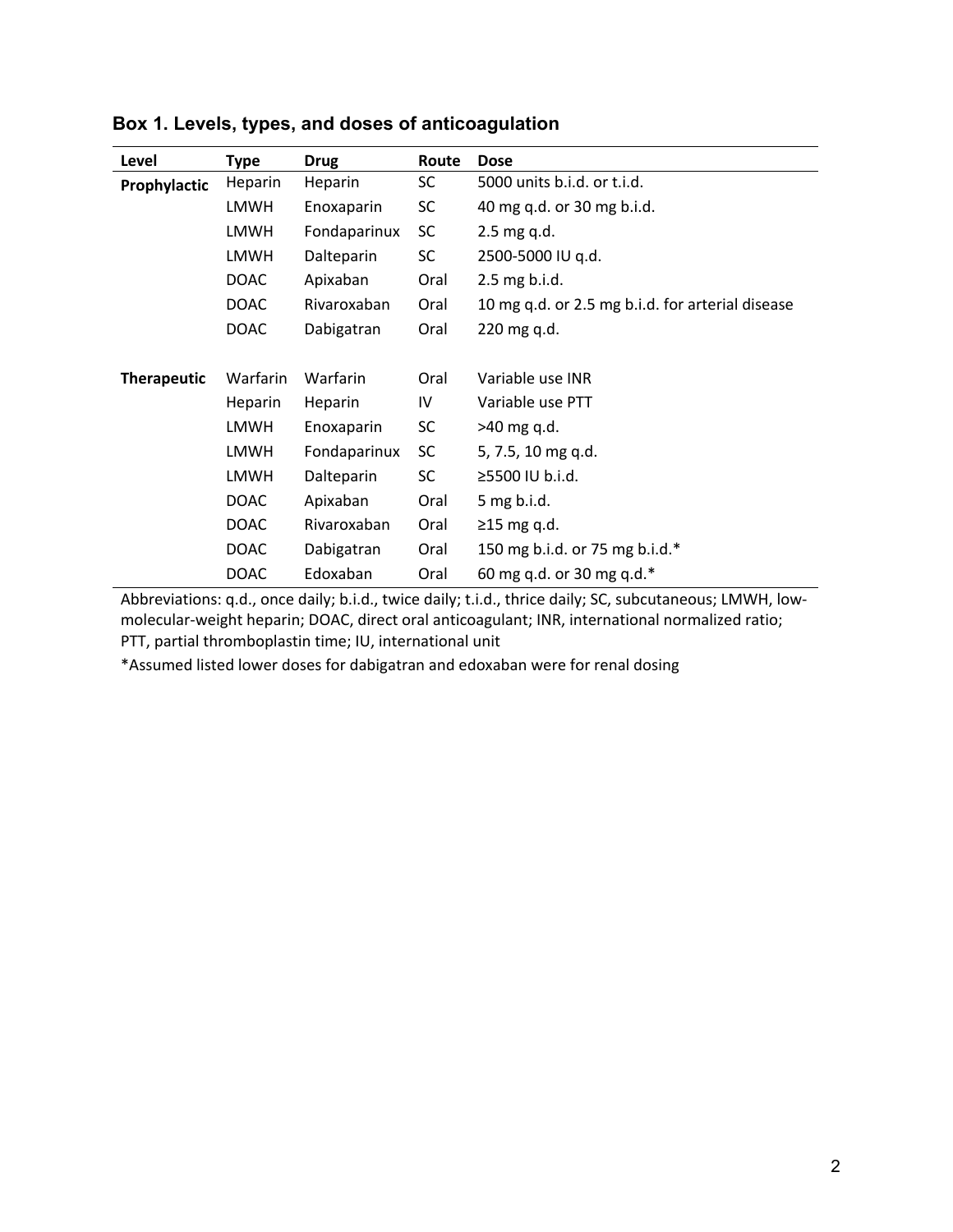| Covariate                            | Included in model $(\sqrt{2})$ | <b>Notes</b>                                                                                                                                                                                                                                       |
|--------------------------------------|--------------------------------|----------------------------------------------------------------------------------------------------------------------------------------------------------------------------------------------------------------------------------------------------|
| Older age                            | ✓                              | Age in model                                                                                                                                                                                                                                       |
| Tachycardia                          | $\checkmark$                   | Pulse in model                                                                                                                                                                                                                                     |
| Thrombocytosis                       | $\checkmark$                   | Platelet count in model                                                                                                                                                                                                                            |
| Leukocytosis                         | $\checkmark$                   | Lymphocyte count in model                                                                                                                                                                                                                          |
| Fever                                | $\checkmark$                   | Temperature in model                                                                                                                                                                                                                               |
| History of venous<br>thromboembolism | $\checkmark$                   | We did not include this variable directly, however,<br>recent deep vein thrombosis/pulmonary embolism<br>were likely excluded in our analysis due to the fact<br>that anticoagulation prior to admission was an<br>exclusion factor for this study |
| Malignancy                           | $\checkmark$                   | Present in model as part of Charlson comorbidity<br>index                                                                                                                                                                                          |
| <b>Critical Illness</b>              | ✓                              | Post-hoc analyses stratified by ICU status in first 24<br>hours                                                                                                                                                                                    |
| Infections                           | ✓                              | HIV present in model as part of Charlson<br>comorbidity index                                                                                                                                                                                      |
| C reactive protein                   |                                | Not included in initial analysis due to lack of<br>routine collection (>60% missing). We ran analyses<br>including this variable which did not alter our<br>findings                                                                               |
| D dimer                              |                                | Not included in initial analysis due to lack of<br>routine collection (>45% missing). We ran analyses<br>including this variable which did not alter our<br>findings                                                                               |
| Fibrinogen                           |                                | Not included in initial analysis due to lack of<br>routine collection (>50% missing)                                                                                                                                                               |
| Leg Edema                            |                                | Not available in structured data                                                                                                                                                                                                                   |
| <b>Barthel Index Score</b>           |                                | Not available in structured data                                                                                                                                                                                                                   |
| Immobility                           |                                | Not available in structured data                                                                                                                                                                                                                   |
| Paresis                              |                                | Not available in structured data                                                                                                                                                                                                                   |
| Thrombophilia                        |                                | Platelet count was included but not other aspects                                                                                                                                                                                                  |

#### **Box 2. Prognostic factors for venous thromboembolism and bleeding events previously identified\***

\*List of covariates derived from Darzi AJ, et al. Prognostic factors for VTE and bleeding in hospitalized medical patients: a systematic review and meta-analysis. Blood. 2020 May 14;135(20):1788-1810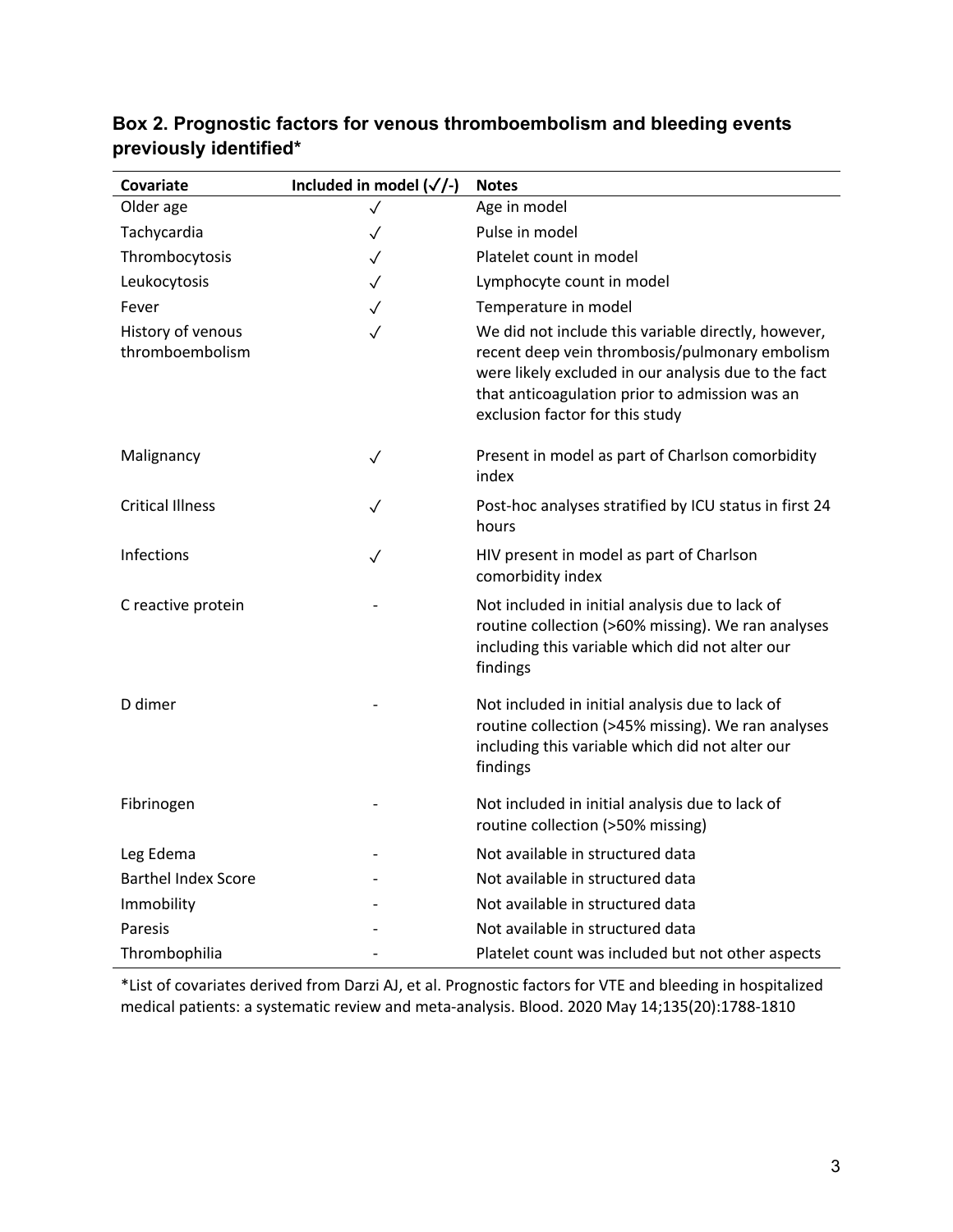## **eFigure 1. Distribution of propensity scores by treatment group before and after weighting**



#### **(a) Unweighted**

#### **(b) Weighted**

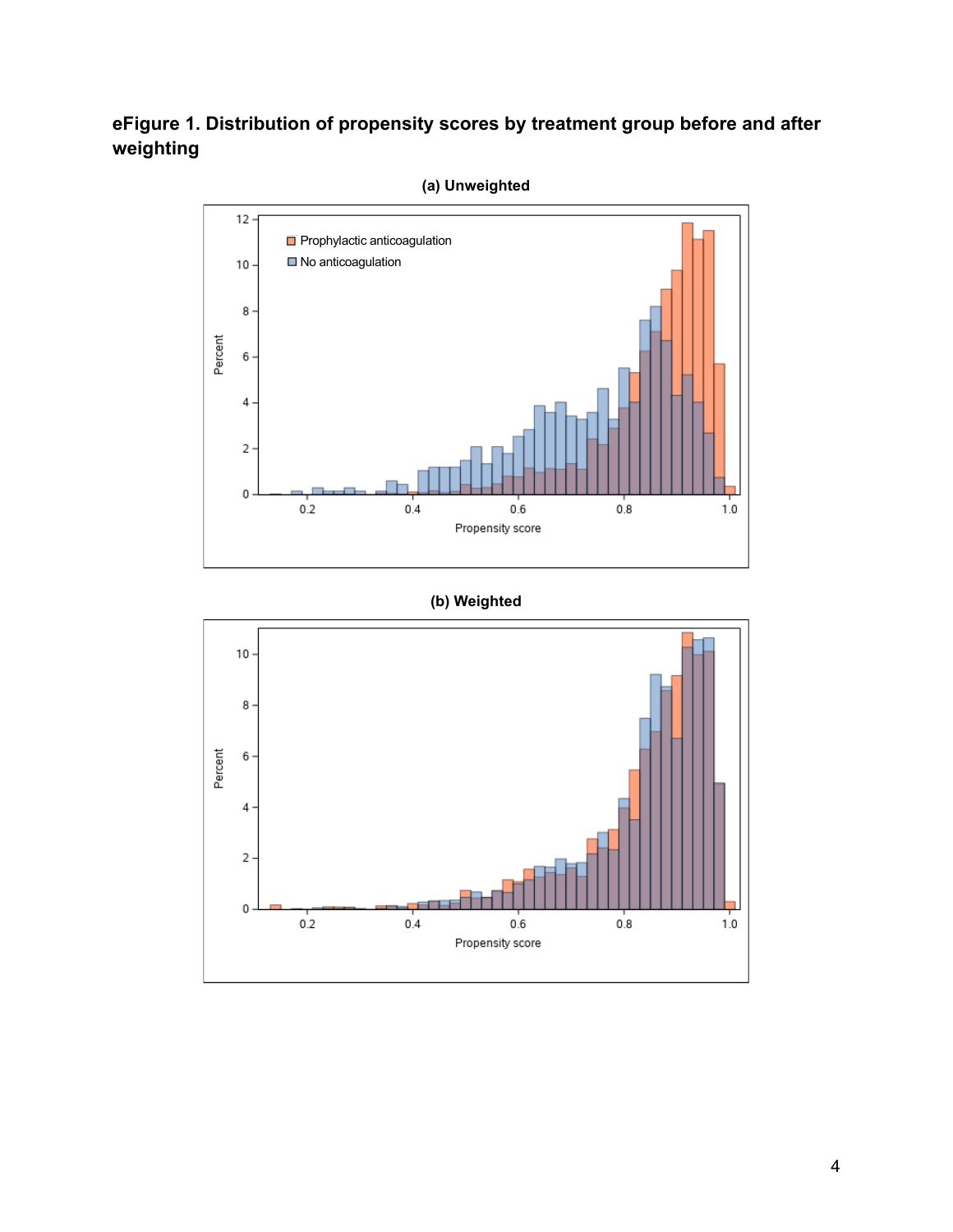

#### **eFigure 2. Balance between treatment groups before and after weighting**

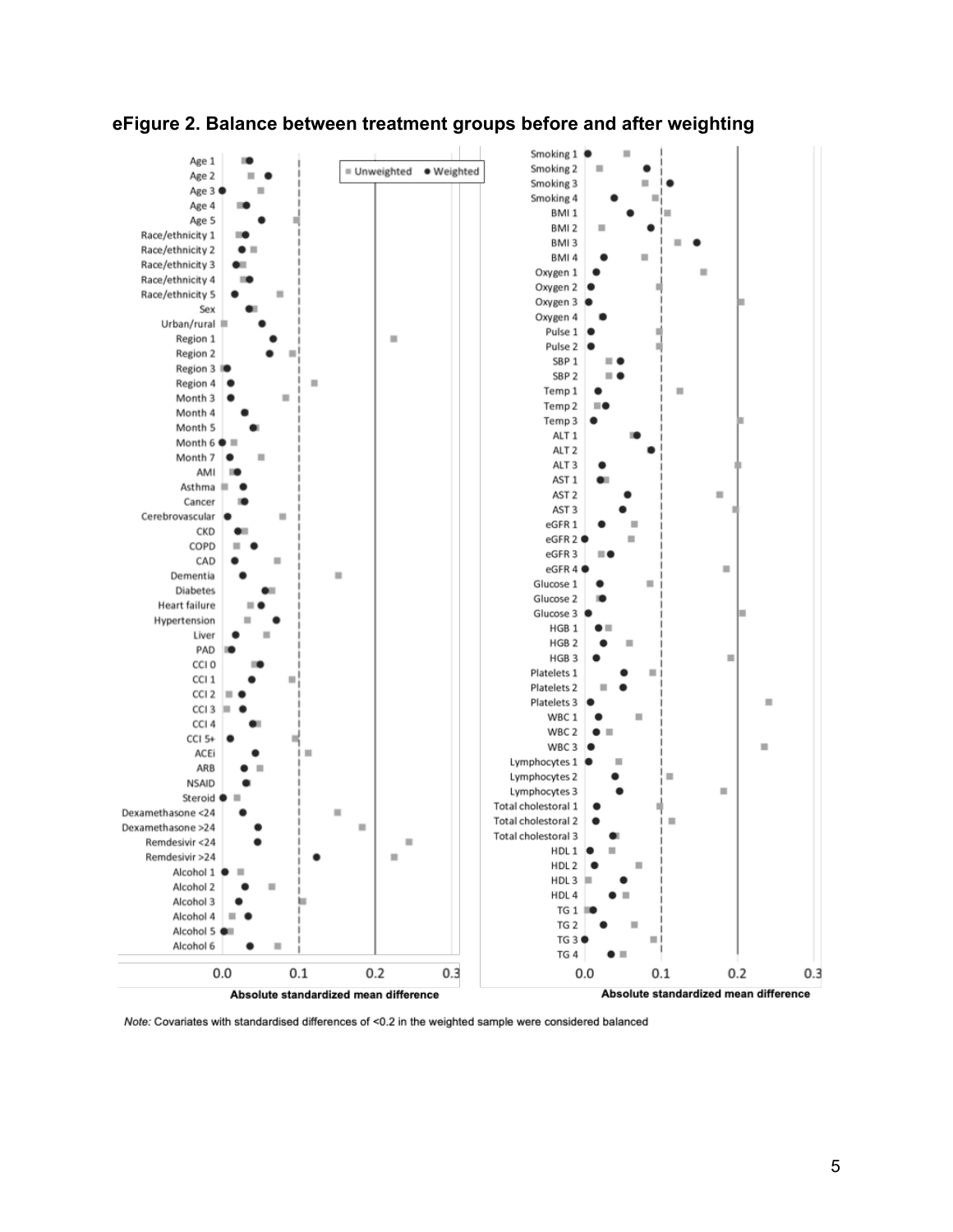



*Note:* Required strength of unmeasured confounder represented in area to the right of curve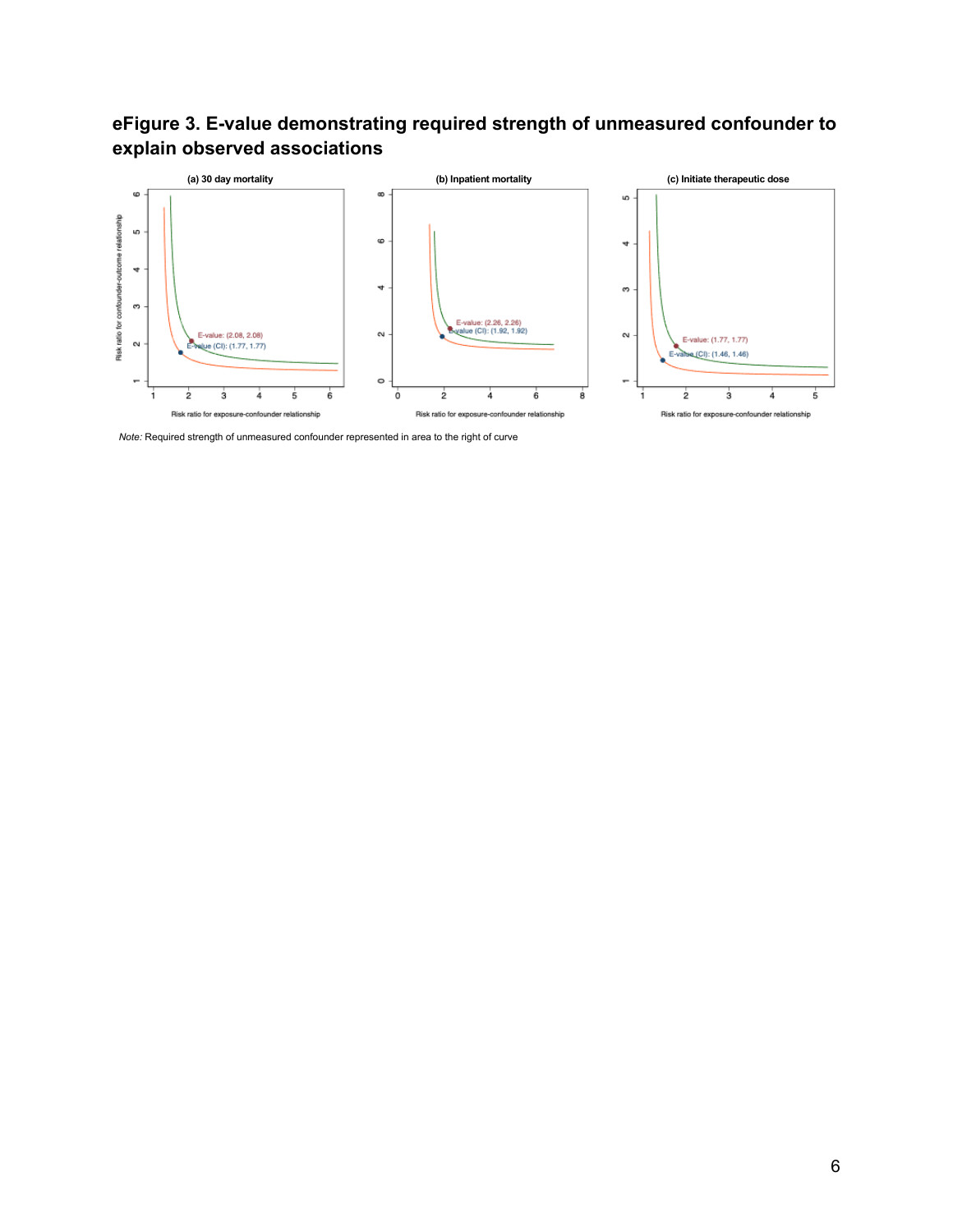#### **eTable 1. Sensitivity of IPT-weighted hazard ratios and 95% confidence intervals by capping of propensity score**

|                                      |                   |                 |                              | Cutoff used to cap propensity score |                   |
|--------------------------------------|-------------------|-----------------|------------------------------|-------------------------------------|-------------------|
| <b>Outcome</b>                       | No of<br>patients | No of<br>events | No cap<br>(primary analysis) | 1st/99th centile                    | 5th/95th centile  |
| 30 day mortality                     |                   |                 |                              |                                     |                   |
| Prophylactic anticoagulation         | 3627              | 513             | $0.73(0.66-0.81)$            | $0.76(0.68-0.84)$                   | $0.79(0.71-0.88)$ |
| No anticoagulation                   | 670               | 109             | ref                          | ref                                 | ref               |
| <b>Inpatient mortality</b>           |                   |                 |                              |                                     |                   |
| Prophylactic anticoagulation         | 3627              | 418             | $0.69(0.61-0.77)$            | $0.71(0.63 - 0.80)$                 | $0.74(0.65-0.83)$ |
| No anticoagulation                   | 670               | 92              | ref                          | ref                                 | ref               |
| Initiate therapeutic anticoagulation |                   |                 |                              |                                     |                   |
| Prophylactic anticoagulation         | 3627              | 573             | $0.81(0.73-0.90)$            | $0.82(0.74-0.92)$                   | $0.87(0.78-0.97)$ |
| No anticoagulation                   | 670               | 92              | ref                          | ref                                 | ref               |

Note. Propensity score distributions were capped at 1st/99th centile and 5th/95th centile. For example, if an individual had a propensity score lower than the 5th centile, their propensity score was set to the 5th centile.

Abbreviations: IPT, inverse probability of treatment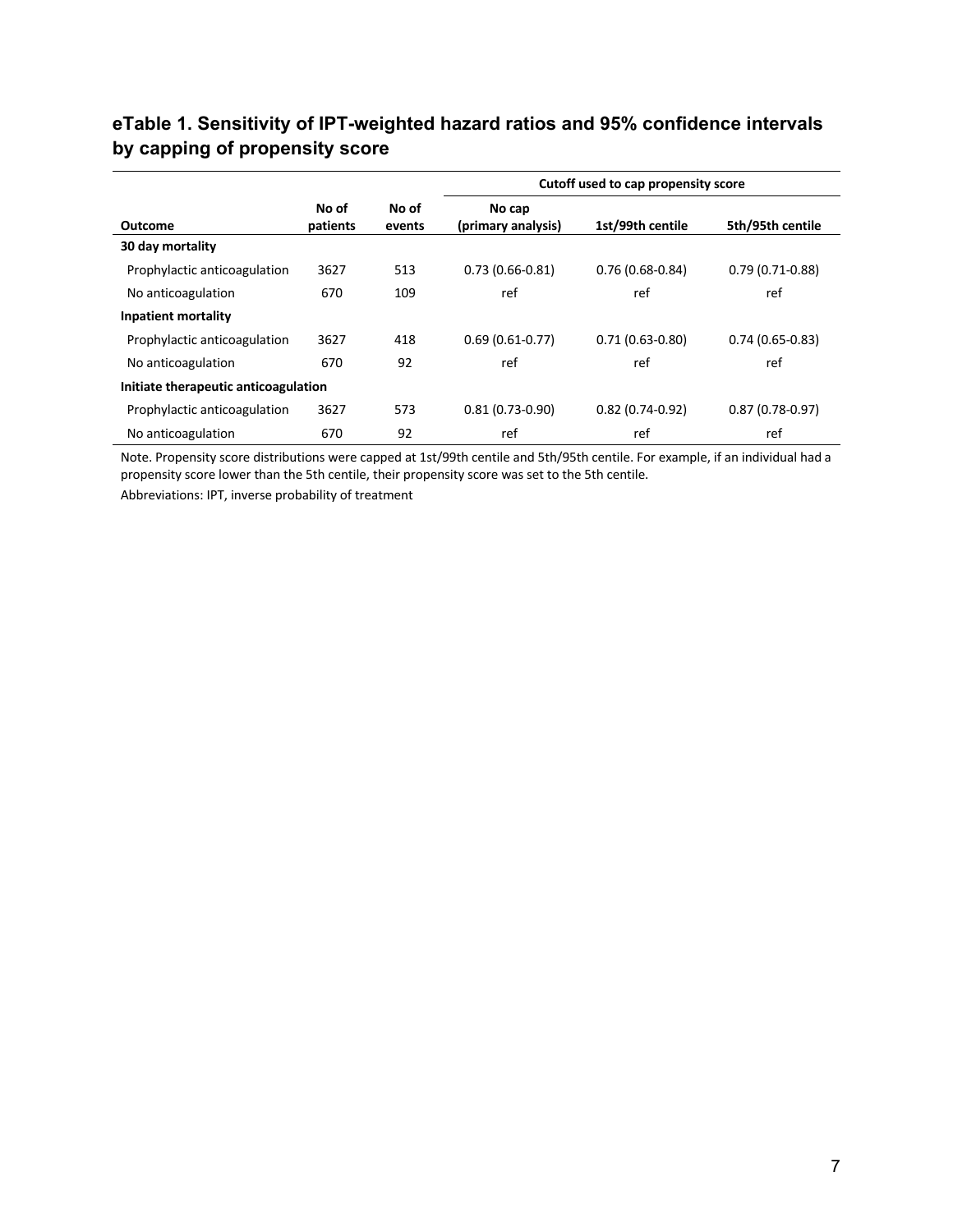## **eTable 2. Sensitivity of IPT-weighted hazard ratios and 95% confidence intervals by use of robust variance estimation or stabilized weights**

|                                      |                   |                 |                            | Primary analysis (ATE weight) |                            | <b>Stabilized ATE weight</b> |  |
|--------------------------------------|-------------------|-----------------|----------------------------|-------------------------------|----------------------------|------------------------------|--|
| Outcome                              | No of<br>patients | No of<br>events | <b>Default</b><br>variance | <b>Robust</b><br>variance     | <b>Default</b><br>variance | Robust<br>variance           |  |
| 30 day mortality                     |                   |                 |                            |                               |                            |                              |  |
| Prophylactic anticoagulation         | 3627              | 513             | $0.73(0.66-0.81)$          | $0.73(0.55-0.97)$             | $0.73(0.60-0.89)$          | $0.73(0.55-0.97)$            |  |
| No anticoagulation                   | 670               | 109             | ref                        | ref                           | ref                        | ref                          |  |
| Inpatient mortality                  |                   |                 |                            |                               |                            |                              |  |
| Prophylactic anticoagulation         | 3627              | 418             | $0.69(0.61-0.77)$          | $0.69(0.50-0.93)$             | $0.68(0.55-0.84)$          | $0.68(0.50-0.93)$            |  |
| No anticoagulation                   | 670               | 92              | ref                        | ref                           | ref                        | ref                          |  |
| Initiate therapeutic anticoagulation |                   |                 |                            |                               |                            |                              |  |
| Prophylactic anticoagulation         | 3627              | 573             | $0.81(0.73-0.90)$          | $0.81(0.61-1.07)$             | $0.81(0.66-0.98)$          | $0.81(0.61-1.07)$            |  |
| No anticoagulation                   | 670               | 92              | ref                        | ref                           | ref                        | ref                          |  |

Abbreviations: IPT, inverse probability of treatment; ATE, average treatment effect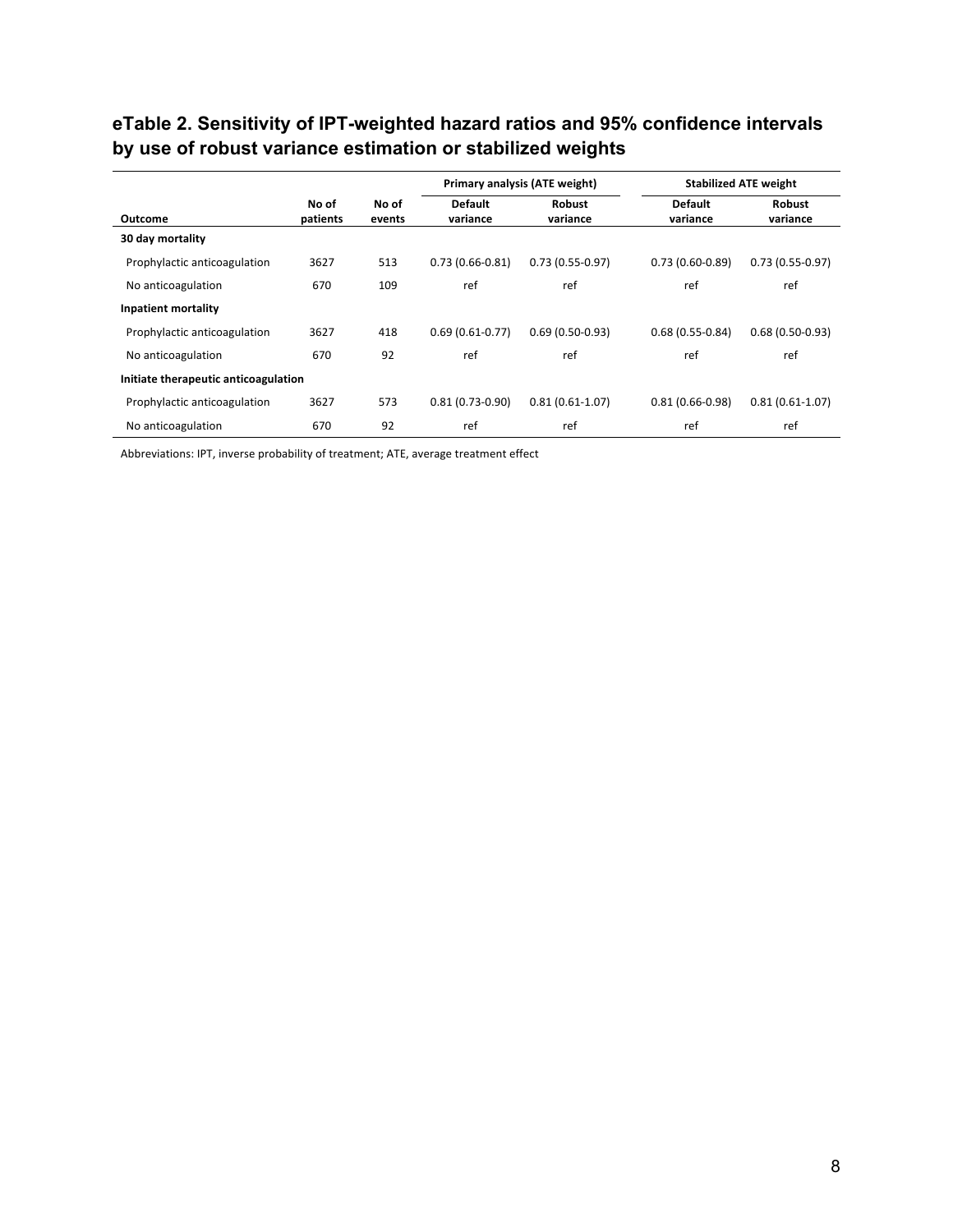#### **eTable 3. Sensitivity analyses expanding exposure ascertainment window from 24 to 48 hours**

|                                      | Primary analysis (24 hours) |                 |                                    | 48 hours          |                 |                                    |
|--------------------------------------|-----------------------------|-----------------|------------------------------------|-------------------|-----------------|------------------------------------|
| Outcome                              | No of<br>patients           | No of<br>events | <b>IPT-weighted HR</b><br>(95% CI) | No of<br>patients | No of<br>events | <b>IPT-weighted HR</b><br>(95% CI) |
| 30 day mortality                     |                             |                 |                                    |                   |                 |                                    |
| Prophylactic anticoagulation         | 3627                        | 513             | $0.73(0.66-0.81)$                  | 3369              | 492             | $0.81(0.72 - 0.91)$                |
| No anticoagulation                   | 670                         | 109             | ref                                | 364               | 66              | ref                                |
| Inpatient mortality                  |                             |                 |                                    |                   |                 |                                    |
| Prophylactic anticoagulation         | 3627                        | 418             | $0.69(0.61-0.77)$                  | 3369              | 413             | $0.88(0.77-1.00)$                  |
| No anticoagulation                   | 670                         | 92              | ref                                | 364               | 54              | ref                                |
| Initiate therapeutic anticoagulation |                             |                 |                                    |                   |                 |                                    |
| Prophylactic anticoagulation         | 3627                        | 573             | $0.81(0.73-0.90)$                  | 3369              | 470             | $0.65(0.58-0.73)$                  |
| No anticoagulation                   | 670                         | 92              | ref                                | 364               | 46              | ref                                |

Note. Lower sample size in the "48 hour" models due to the exclusion of patients who experienced any outcome or discharged during the exposure ascertainment window, which was expanded to 48 hours.

Abbreviations: IPT, inverse probability of treatment; HR, hazard ratio; CI, confidence interval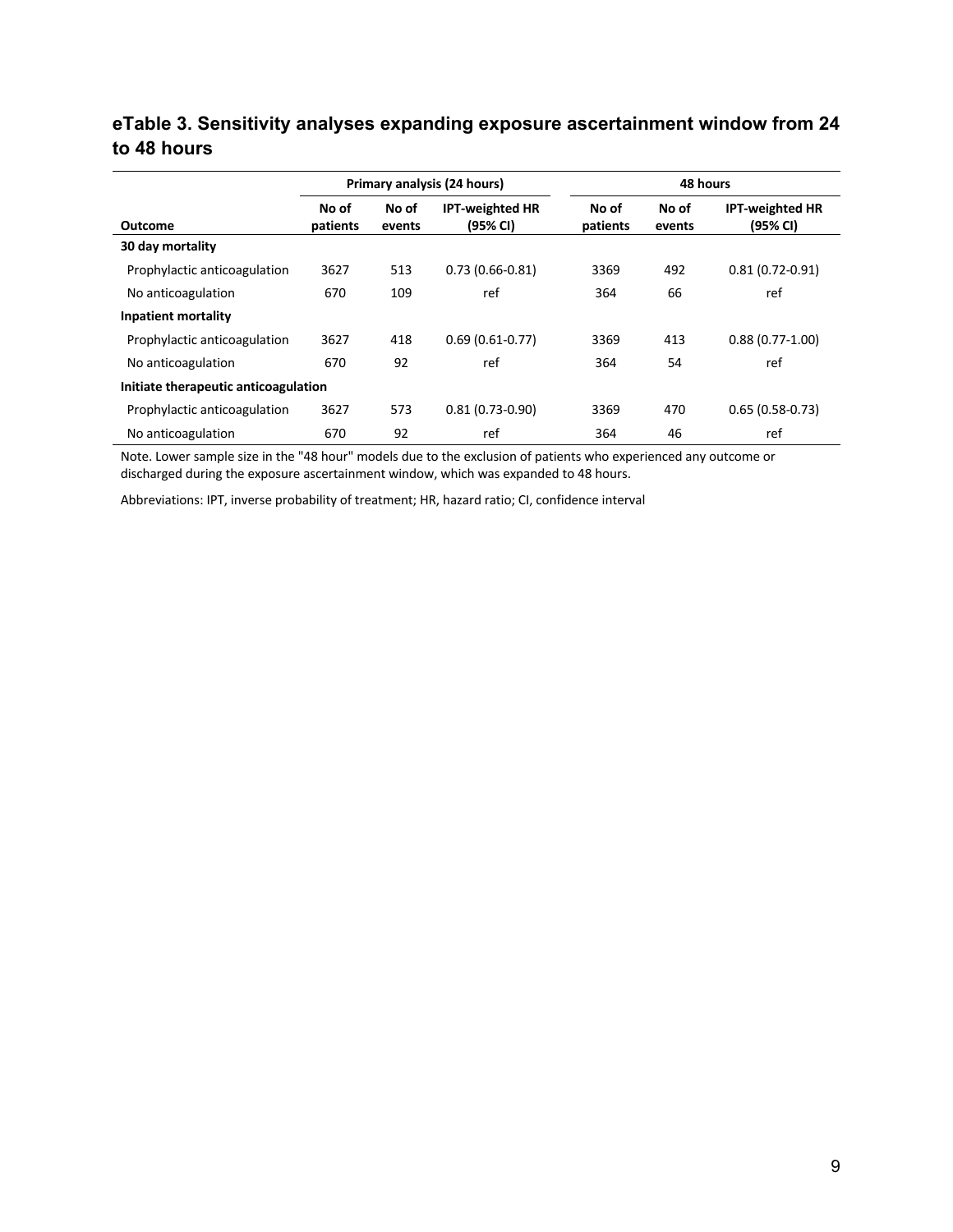# **eTable 4. Sensitivity analyses excluding direct oral anticoagulants from the treated group**

|                                      | <b>Primary analysis</b> |                 |                                    | <b>Excluding DOACs</b> |                 |                                    |  |
|--------------------------------------|-------------------------|-----------------|------------------------------------|------------------------|-----------------|------------------------------------|--|
| <b>Outcome</b>                       | No of<br>patients       | No of<br>events | <b>IPT-weighted HR</b><br>(95% CI) | No of<br>patients      | No of<br>events | <b>IPT-weighted HR</b><br>(95% CI) |  |
| 30 day mortality                     |                         |                 |                                    |                        |                 |                                    |  |
| Prophylactic anticoagulation         | 3627                    | 513             | $0.73(0.66 - 0.81)$                | 3600                   | 506             | $0.73(0.65 - 0.81)$                |  |
| No anticoagulation                   | 670                     | 109             | ref                                | 697                    | 116             | ref                                |  |
| Inpatient mortality                  |                         |                 |                                    |                        |                 |                                    |  |
| Prophylactic anticoagulation         | 3627                    | 418             | $0.69(0.61 - 0.77)$                | 3600                   | 415             | $0.69(0.61-0.77)$                  |  |
| No anticoagulation                   | 670                     | 92              | ref                                | 697                    | 95              | ref                                |  |
| Initiate therapeutic anticoagulation |                         |                 |                                    |                        |                 |                                    |  |
| Prophylactic anticoagulation         | 3627                    | 573             | $0.81(0.73-0.90)$                  | 3600                   | 563             | $0.79(0.71-0.88)$                  |  |
| No anticoagulation                   | 670                     | 92              | ref                                | 697                    | 102             | ref                                |  |

Abbreviations: DOAC, direct oral anticoagulant; IPT, inverse probability of treatment; HR, hazard ratio; CI, confidence interval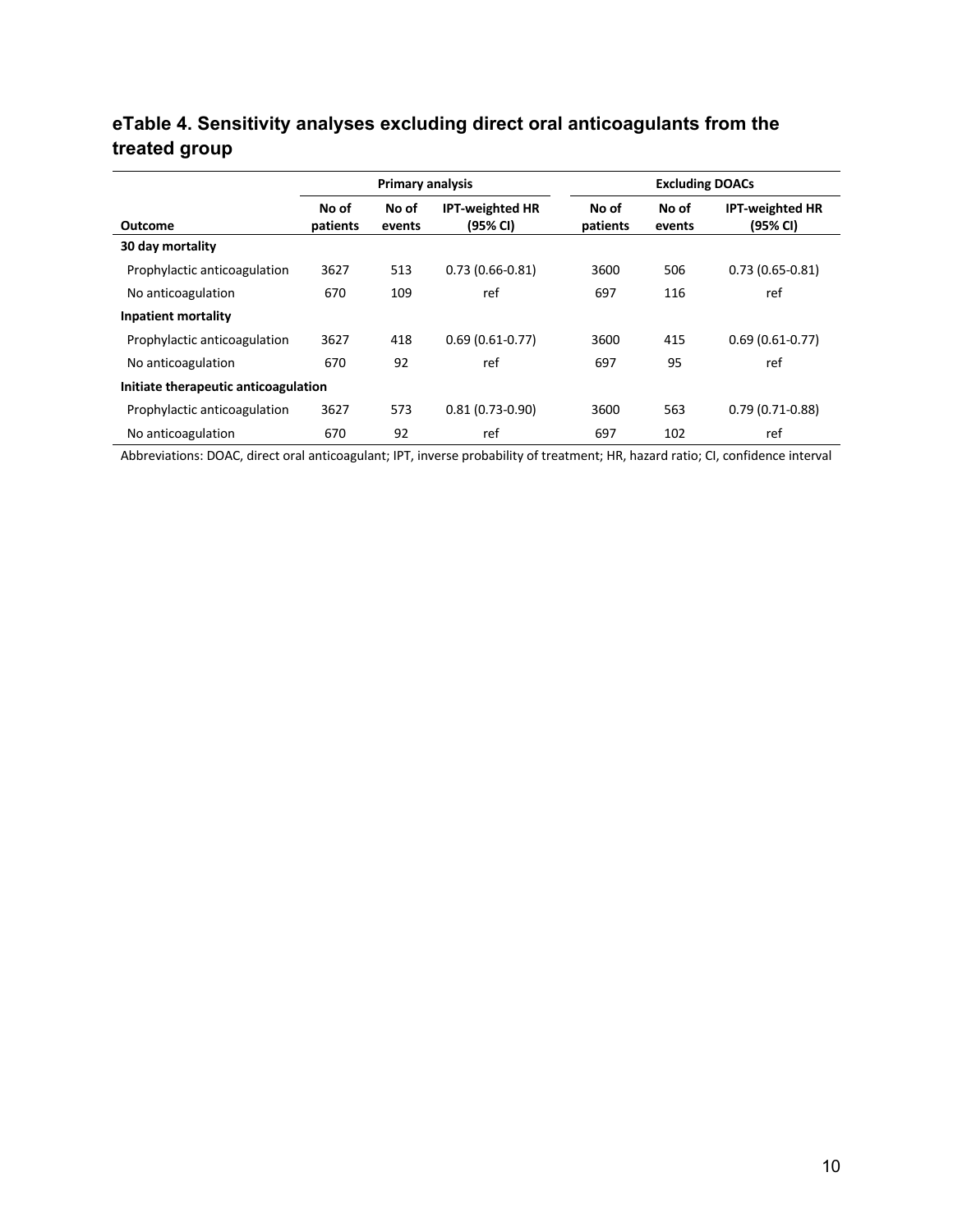## **eTable 5. Effect of prophylactic anticoagulation separately for subcutaneous heparin and enoxaparin**

|                              | Subcutaneous heparin                 |                 |                                    |                   | Enoxaparin      |                                    |  |
|------------------------------|--------------------------------------|-----------------|------------------------------------|-------------------|-----------------|------------------------------------|--|
| <b>Outcome</b>               | No of<br>patients                    | No of<br>events | <b>IPT-weighted HR</b><br>(95% CI) | No of<br>patients | No of<br>events | <b>IPT-weighted HR</b><br>(95% CI) |  |
| 30 day mortality             |                                      |                 |                                    |                   |                 |                                    |  |
| Prophylactic anticoagulation | 1094                                 | 230             | $0.73(0.64 - 0.84)$                | 2506              | 276             | $0.78(0.68-0.89)$                  |  |
| No anticoagulation           | 670                                  | 109             | ref                                | 670               | 109             | ref                                |  |
| <b>Inpatient mortality</b>   |                                      |                 |                                    |                   |                 |                                    |  |
| Prophylactic anticoagulation | 1094                                 | 196             | $0.69(0.60-0.80)$                  | 2506              | 219             | $0.72(0.62 - 0.84)$                |  |
| No anticoagulation           | 670                                  | 92              | ref                                | 670               | 92              | ref                                |  |
|                              | Initiate therapeutic anticoagulation |                 |                                    |                   |                 |                                    |  |
| Prophylactic anticoagulation | 1094                                 | 171             | $0.96(0.81 - 1.13)$                | 2506              | 392             | $0.79(0.70-0.89)$                  |  |
| No anticoagulation           | 670                                  | 92              | ref                                | 670               | 92              | ref                                |  |

Abbreviations: IPT, inverse probability of treatment; HR, hazard ratio; CI, confidence interval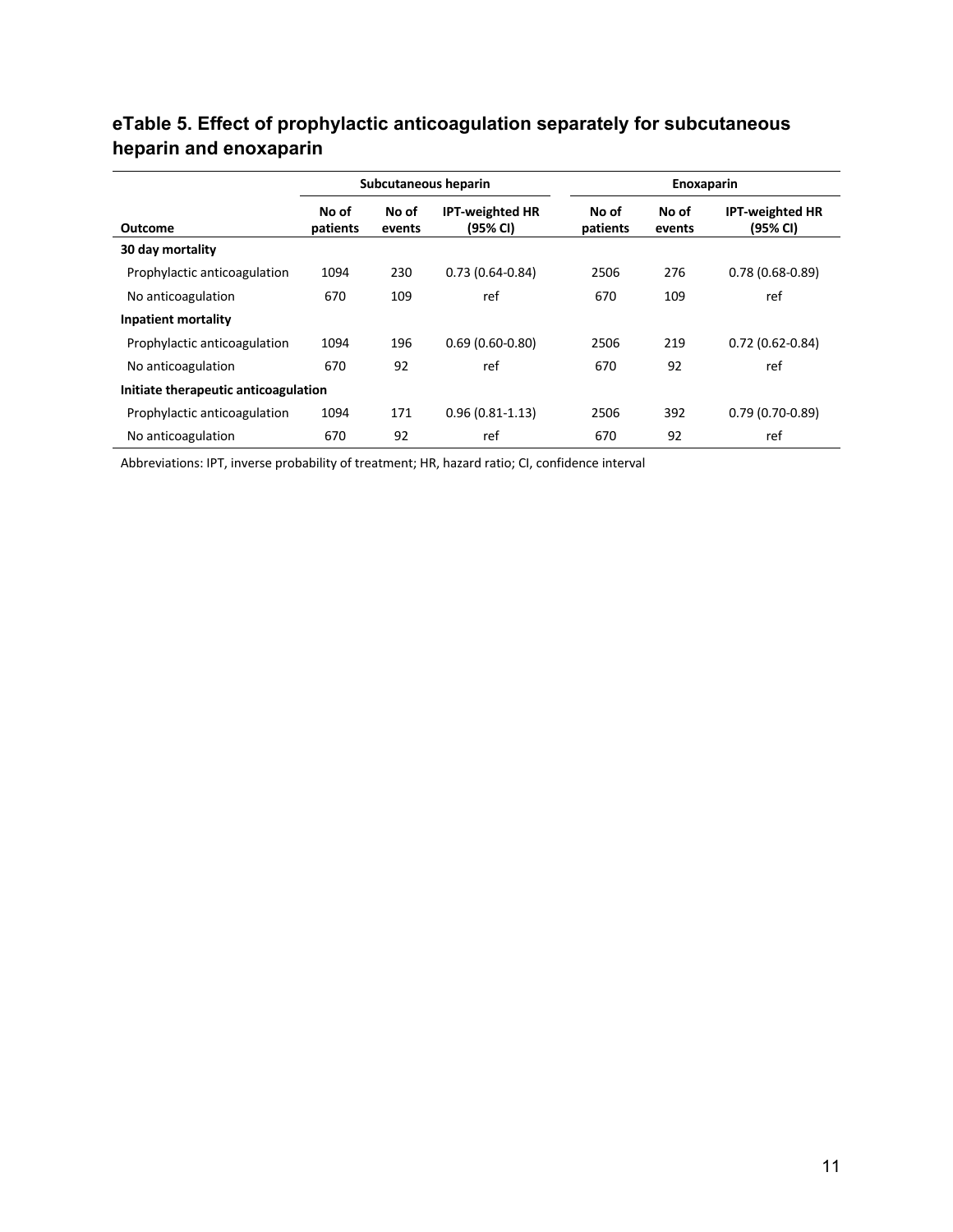## **STROBE and RECORD statements**

|                           | <b>Item</b>    | <b>STROBE items</b>                                                                                                                                                                                                                                                                                                                                       | <b>Location in</b>                                                               | <b>RECORD items</b>                                                                                                                                                                                                                                                                                                                                                                                                                               | <b>Location in</b>                                                          |
|---------------------------|----------------|-----------------------------------------------------------------------------------------------------------------------------------------------------------------------------------------------------------------------------------------------------------------------------------------------------------------------------------------------------------|----------------------------------------------------------------------------------|---------------------------------------------------------------------------------------------------------------------------------------------------------------------------------------------------------------------------------------------------------------------------------------------------------------------------------------------------------------------------------------------------------------------------------------------------|-----------------------------------------------------------------------------|
|                           | No.            |                                                                                                                                                                                                                                                                                                                                                           | manuscript where                                                                 |                                                                                                                                                                                                                                                                                                                                                                                                                                                   | manuscript where                                                            |
|                           |                |                                                                                                                                                                                                                                                                                                                                                           | items are reported                                                               |                                                                                                                                                                                                                                                                                                                                                                                                                                                   | items are reported                                                          |
| <b>Title and abstract</b> |                |                                                                                                                                                                                                                                                                                                                                                           |                                                                                  |                                                                                                                                                                                                                                                                                                                                                                                                                                                   |                                                                             |
|                           | 1              | (a) Indicate the study's design with<br>a commonly used term in the title or<br>the abstract (b) Provide in the<br>abstract an informative and<br>balanced summary of what was<br>done and what was found                                                                                                                                                 | (a) Title & Abstract<br>(b) Abstract                                             | RECORD 1.1: The type of data used<br>should be specified in the title or abstract.<br>When possible, the name of the<br>databases used should be included.<br>RECORD 1.2: If applicable, the<br>geographic region and timeframe within<br>which the study took place should be<br>reported in the title or abstract.<br>RECORD 1.3: If linkage between<br>databases was conducted for the study,<br>this should be clearly stated in the title or | 1.1: Abstract<br>1.2: Abstract $-$<br>Setting &<br>Participants<br>1.3: N/A |
|                           |                |                                                                                                                                                                                                                                                                                                                                                           |                                                                                  | abstract.                                                                                                                                                                                                                                                                                                                                                                                                                                         |                                                                             |
| Introduction              |                |                                                                                                                                                                                                                                                                                                                                                           |                                                                                  |                                                                                                                                                                                                                                                                                                                                                                                                                                                   |                                                                             |
| Background<br>rationale   | $\overline{2}$ | Explain the scientific background<br>and rationale for the investigation<br>being reported                                                                                                                                                                                                                                                                | Background (Para 1)                                                              |                                                                                                                                                                                                                                                                                                                                                                                                                                                   |                                                                             |
| Objectives                | 3              | State specific objectives, including<br>any prespecified hypotheses                                                                                                                                                                                                                                                                                       | Background (End of<br>Para 2)                                                    |                                                                                                                                                                                                                                                                                                                                                                                                                                                   |                                                                             |
| <b>Methods</b>            |                |                                                                                                                                                                                                                                                                                                                                                           |                                                                                  |                                                                                                                                                                                                                                                                                                                                                                                                                                                   |                                                                             |
| <b>Study Design</b>       | $\overline{4}$ | Present key elements of study<br>design early in the paper                                                                                                                                                                                                                                                                                                | Methods (Study design<br>and population)                                         |                                                                                                                                                                                                                                                                                                                                                                                                                                                   |                                                                             |
| Setting                   | 5              | Describe the setting, locations, and<br>relevant dates, including periods of<br>recruitment, exposure, follow-up,<br>and data collection                                                                                                                                                                                                                  | Methods (Study design<br>and population;<br>Exposure, outcomes<br>and follow-up) |                                                                                                                                                                                                                                                                                                                                                                                                                                                   |                                                                             |
| Participants              | 6              | (a) Cohort study - Give the eligibility<br>criteria, and the sources and<br>methods of selection of participants.<br>Describe methods of follow-up<br>Case-control study - Give the<br>eligibility criteria, and the sources<br>and methods of case ascertainment<br>and control selection. Give the<br>rationale for the choice of cases<br>and controls | (a) Methods (Study<br>design and population)                                     | RECORD 6.1: The methods of study<br>population selection (such as codes or<br>algorithms used to identify subjects)<br>should be listed in detail. If this is not<br>possible, an explanation should be<br>provided.<br>RECORD 6.2: Any validation studies of<br>the codes or algorithms used to select<br>the population should be referenced. If                                                                                                | 6.1: Methods<br>(Study design and<br>population)<br>6.2: N/A<br>6.3: N/A    |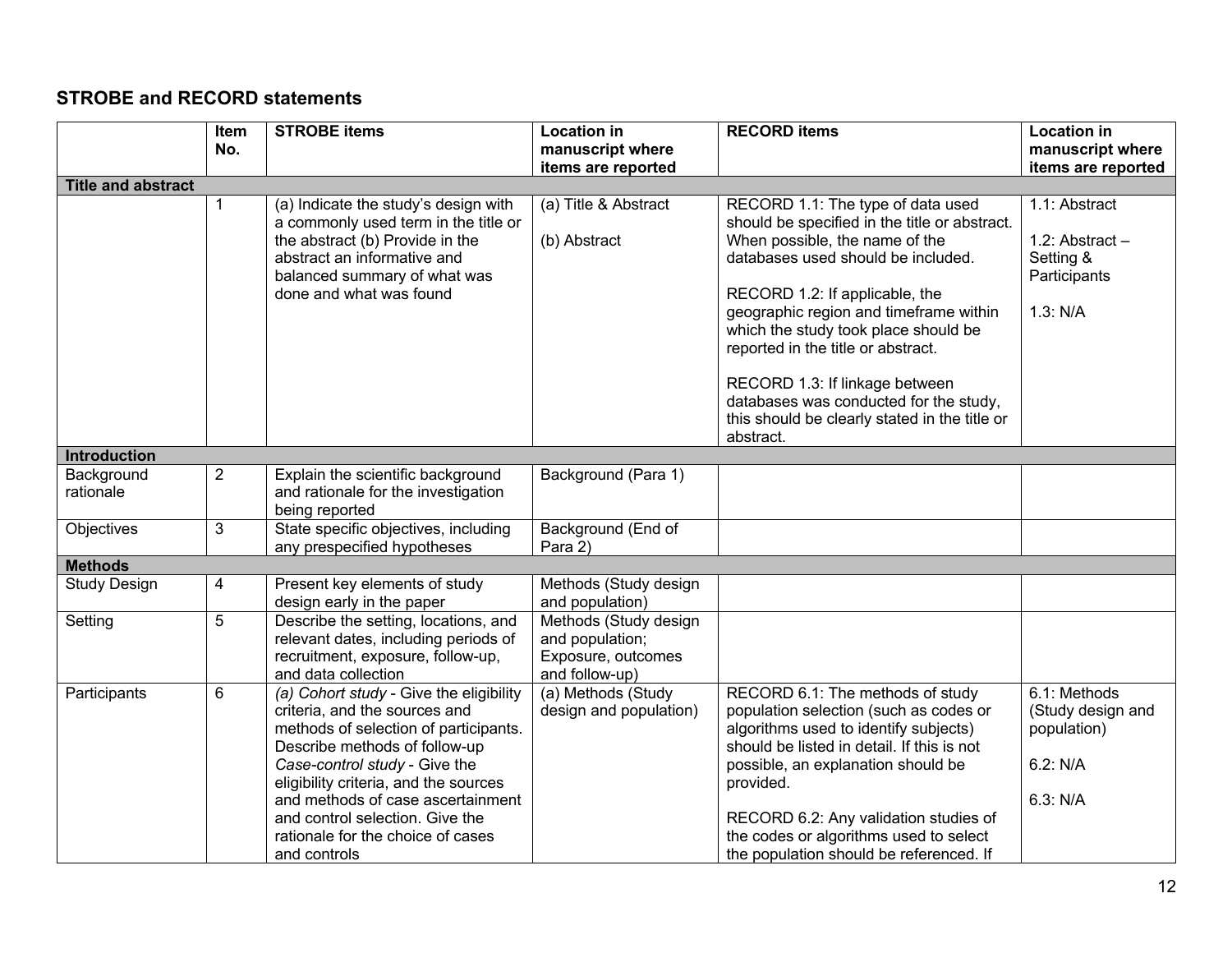|                              |    | Cross-sectional study - Give the<br>eligibility criteria, and the sources<br>and methods of selection of<br>participants<br>(b) Cohort study - For matched<br>studies, give matching criteria and<br>number of exposed and unexposed<br>Case-control study - For matched<br>studies, give matching criteria and<br>the number of controls per case |                                                                                                                        | validation was conducted for this study<br>and not published elsewhere, detailed<br>methods and results should be provided.<br>RECORD 6.3: If the study involved<br>linkage of databases, consider use of a<br>flow diagram or other graphical display to<br>demonstrate the data linkage process,<br>including the number of individuals with<br>linked data at each stage. |                                                                                                                                 |
|------------------------------|----|----------------------------------------------------------------------------------------------------------------------------------------------------------------------------------------------------------------------------------------------------------------------------------------------------------------------------------------------------|------------------------------------------------------------------------------------------------------------------------|------------------------------------------------------------------------------------------------------------------------------------------------------------------------------------------------------------------------------------------------------------------------------------------------------------------------------------------------------------------------------|---------------------------------------------------------------------------------------------------------------------------------|
| Variables                    | 7  | Clearly define all outcomes,<br>exposures, predictors, potential<br>confounders, and effect modifiers.<br>Give diagnostic criteria, if<br>applicable.                                                                                                                                                                                              | Methods (Forms and<br>doses of<br>anticoagulation;<br>Exposure, outcomes,<br>and follow-up,<br>Covariates; Figure 1)   | RECORD 7.1: A complete list of codes<br>and algorithms used to classify<br>exposures, outcomes, confounders, and<br>effect modifiers should be provided. If<br>these cannot be reported, an explanation<br>should be provided.                                                                                                                                               | 7.1: Methods<br>(Forms and doses<br>of anticoagulation;<br>Exposure,<br>outcomes, and<br>follow-up,<br>Covariates; Figure<br>1) |
| Data sources/<br>measurement | 8  | For each variable of interest, give<br>sources of data and details of<br>methods of assessment<br>(measurement).<br>Describe comparability of<br>assessment methods if there is<br>more than one group                                                                                                                                             | Methods (Forms and<br>doses of<br>anticoagulation;<br>Exposure, outcomes,<br>and follow-up,<br>Covariates; Figure 1)   |                                                                                                                                                                                                                                                                                                                                                                              |                                                                                                                                 |
| <b>Bias</b>                  | 9  | Describe any efforts to address<br>potential sources of bias                                                                                                                                                                                                                                                                                       | Methods (Propensity<br>score model; Statistical<br>methods; Sensitivity<br>analyses)                                   |                                                                                                                                                                                                                                                                                                                                                                              |                                                                                                                                 |
| Study size                   | 10 | Explain how the study size was<br>arrived at                                                                                                                                                                                                                                                                                                       | Methods (Study design<br>and population; Figure<br>2)                                                                  |                                                                                                                                                                                                                                                                                                                                                                              |                                                                                                                                 |
| Quantitative<br>variables    | 11 | Explain how quantitative variables<br>were handled in the analyses. If<br>applicable, describe which<br>groupings were chosen, and why                                                                                                                                                                                                             | Methods (Propensity<br>score model; Statistical<br>methods)                                                            |                                                                                                                                                                                                                                                                                                                                                                              |                                                                                                                                 |
| <b>Statistical methods</b>   | 12 | (a) Describe all statistical methods,<br>including those used to control for<br>confounding<br>(b) Describe any methods used to<br>examine subgroups and<br>interactions                                                                                                                                                                           | (a-c) Methods<br>(Covariates; Propensity<br>score model; Statistical<br>methods, Sensitivity<br>analyses)<br>$(d)$ N/A |                                                                                                                                                                                                                                                                                                                                                                              |                                                                                                                                 |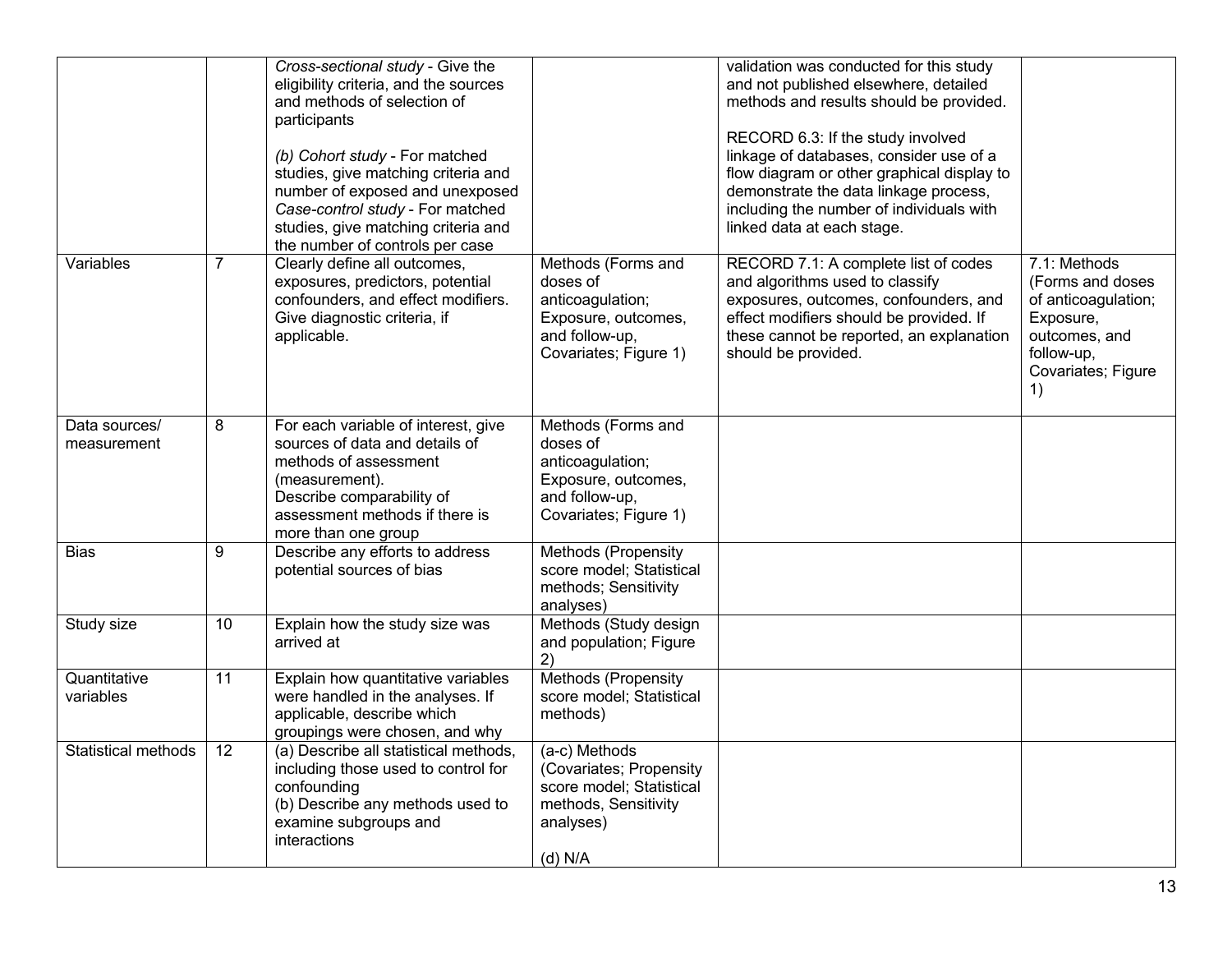|                                     |    | (c) Explain how missing data were<br>addressed<br>(d) Cohort study - If applicable,<br>explain how loss to follow-up was<br>addressed<br>Case-control study - If applicable,<br>explain how matching of cases and<br>controls was addressed<br>Cross-sectional study - If<br>applicable, describe analytical<br>methods taking account of sampling<br>strategy<br>(e) Describe any sensitivity<br>analyses | (e) Methods (Sensitivity<br>analyses)                            |                                                                                                                                                                                                                                                                                                                                |                                                                                                                                                            |
|-------------------------------------|----|------------------------------------------------------------------------------------------------------------------------------------------------------------------------------------------------------------------------------------------------------------------------------------------------------------------------------------------------------------------------------------------------------------|------------------------------------------------------------------|--------------------------------------------------------------------------------------------------------------------------------------------------------------------------------------------------------------------------------------------------------------------------------------------------------------------------------|------------------------------------------------------------------------------------------------------------------------------------------------------------|
| Data access and<br>cleaning methods |    |                                                                                                                                                                                                                                                                                                                                                                                                            |                                                                  | RECORD 12.1: Authors should describe<br>the extent to which the investigators had<br>access to the database population used<br>to create the study population.<br>RECORD 12.2: Authors should provide<br>information on the data cleaning methods<br>used in the study.                                                        | 12.1: Methods<br>(Study design and<br>population;<br>Covariates; Ethics;<br>Data sharing;<br>Funding;<br>Contributorship)<br>12.2: Methods<br>(Covariates) |
| Linkage                             |    | $\ddot{\phantom{a}}$                                                                                                                                                                                                                                                                                                                                                                                       |                                                                  | RECORD 12.3: State whether the study<br>included person-level, institutional-level,<br>or other data linkage across two or more<br>databases. The methods of linkage and<br>methods of linkage quality evaluation<br>should be provided.                                                                                       | N/A                                                                                                                                                        |
| <b>Results</b>                      |    |                                                                                                                                                                                                                                                                                                                                                                                                            |                                                                  |                                                                                                                                                                                                                                                                                                                                |                                                                                                                                                            |
| Participants                        | 13 | (a) Report the numbers of<br>individuals at each stage of the<br>study (e.g., numbers potentially<br>eligible, examined for eligibility,<br>confirmed eligible, included in the<br>study, completing follow-up, and<br>analysed)<br>(b) Give reasons for non-<br>participation at each stage.<br>(c) Consider use of a flow diagram                                                                        | (a-c) Results (Patient<br>characteristics, Figure<br>2)          | RECORD 13.1: Describe in detail the<br>selection of the persons included in the<br>study (i.e., study population selection)<br>including filtering based on data quality,<br>data availability and linkage. The<br>selection of included persons can be<br>described in the text and/or by means of<br>the study flow diagram. | 13.1: Results<br>(Patient<br>characteristics,<br>Figure 2)                                                                                                 |
| Descriptive data                    | 14 | (a) Give characteristics of study<br>participants (e.g., demographic,<br>clinical, social) and information on                                                                                                                                                                                                                                                                                              | (a) Results (Patient<br>characteristics, Table 1)<br>(b) Table 1 |                                                                                                                                                                                                                                                                                                                                |                                                                                                                                                            |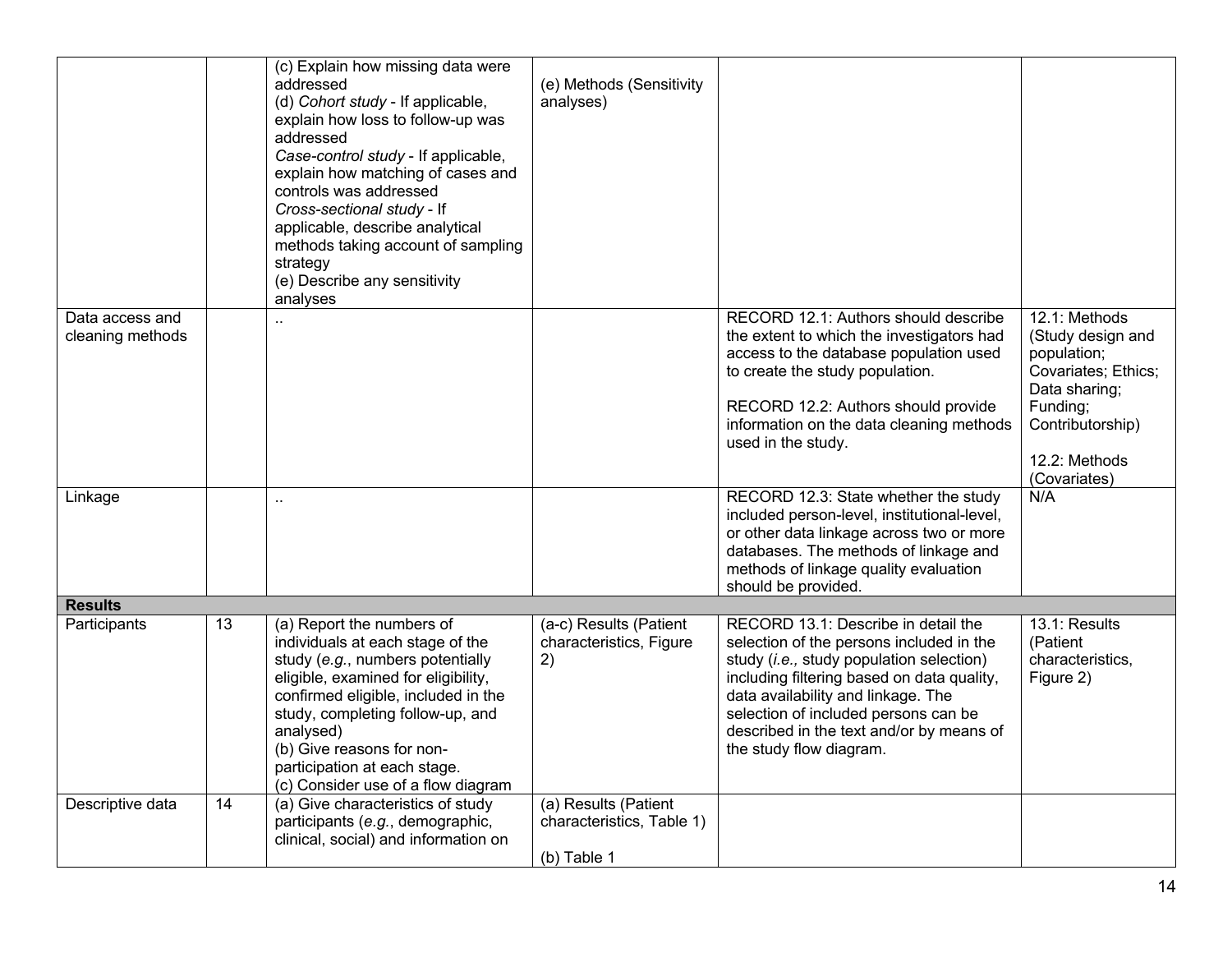|                   |    | exposures and potential<br>confounders<br>(b) Indicate the number of<br>participants with missing data for<br>each variable of interest<br>(c) Cohort study - summarise<br>follow-up time (e.g., average and<br>total amount)                                                                                                                                                                                                                    | (c) Results (Patient<br>characteristics)                                                                                                                |                                                                                                                                                                                                                                                     |                                                                                         |
|-------------------|----|--------------------------------------------------------------------------------------------------------------------------------------------------------------------------------------------------------------------------------------------------------------------------------------------------------------------------------------------------------------------------------------------------------------------------------------------------|---------------------------------------------------------------------------------------------------------------------------------------------------------|-----------------------------------------------------------------------------------------------------------------------------------------------------------------------------------------------------------------------------------------------------|-----------------------------------------------------------------------------------------|
| Outcome data      | 15 | Cohort study - Report numbers of<br>outcome events or summary<br>measures over time<br>Case-control study - Report<br>numbers in each exposure<br>category, or summary measures of<br>exposure<br>Cross-sectional study - Report<br>numbers of outcome events or<br>summary measures                                                                                                                                                             | Results (Absolute and<br>relative risks)                                                                                                                |                                                                                                                                                                                                                                                     |                                                                                         |
| Main results      | 16 | (a) Give unadjusted estimates and,<br>if applicable, confounder-adjusted<br>estimates and their precision (e.g.,<br>95% confidence interval). Make<br>clear which confounders were<br>adjusted for and why they were<br>included<br>(b) Report category boundaries<br>when continuous variables were<br>categorized<br>(c) If relevant, consider translating<br>estimates of relative risk into<br>absolute risk for a meaningful time<br>period | (a) Results (Absolute<br>and relative risks;<br>Figure 3; Table 2)<br>(b) Results (Table 1)<br>(c) Results (Absolute<br>and relative risks; Table<br>2) |                                                                                                                                                                                                                                                     |                                                                                         |
| Other analyses    | 17 | Report other analyses done-e.g.,<br>analyses of subgroups and<br>interactions, and sensitivity<br>analyses                                                                                                                                                                                                                                                                                                                                       | <b>Results (Sensitivity</b><br>analyses;<br>Supplementary<br>Appendix)                                                                                  |                                                                                                                                                                                                                                                     |                                                                                         |
| <b>Discussion</b> |    |                                                                                                                                                                                                                                                                                                                                                                                                                                                  |                                                                                                                                                         |                                                                                                                                                                                                                                                     |                                                                                         |
| Key results       | 18 | Summarise key results with<br>reference to study objectives                                                                                                                                                                                                                                                                                                                                                                                      | Discussion (Key<br>findings)                                                                                                                            |                                                                                                                                                                                                                                                     |                                                                                         |
| Limitations       | 19 | Discuss limitations of the study,<br>taking into account sources of<br>potential bias or imprecision.<br>Discuss both direction and<br>magnitude of any potential bias                                                                                                                                                                                                                                                                           | Discussion (Strengths<br>and limitations)                                                                                                               | RECORD 19.1: Discuss the implications<br>of using data that were not created or<br>collected to answer the specific research<br>question(s). Include discussion of<br>misclassification bias, unmeasured<br>confounding, missing data, and changing | 19.1 Discussion<br>(Comparison with<br>other evidence;<br>Strengths and<br>limitations) |